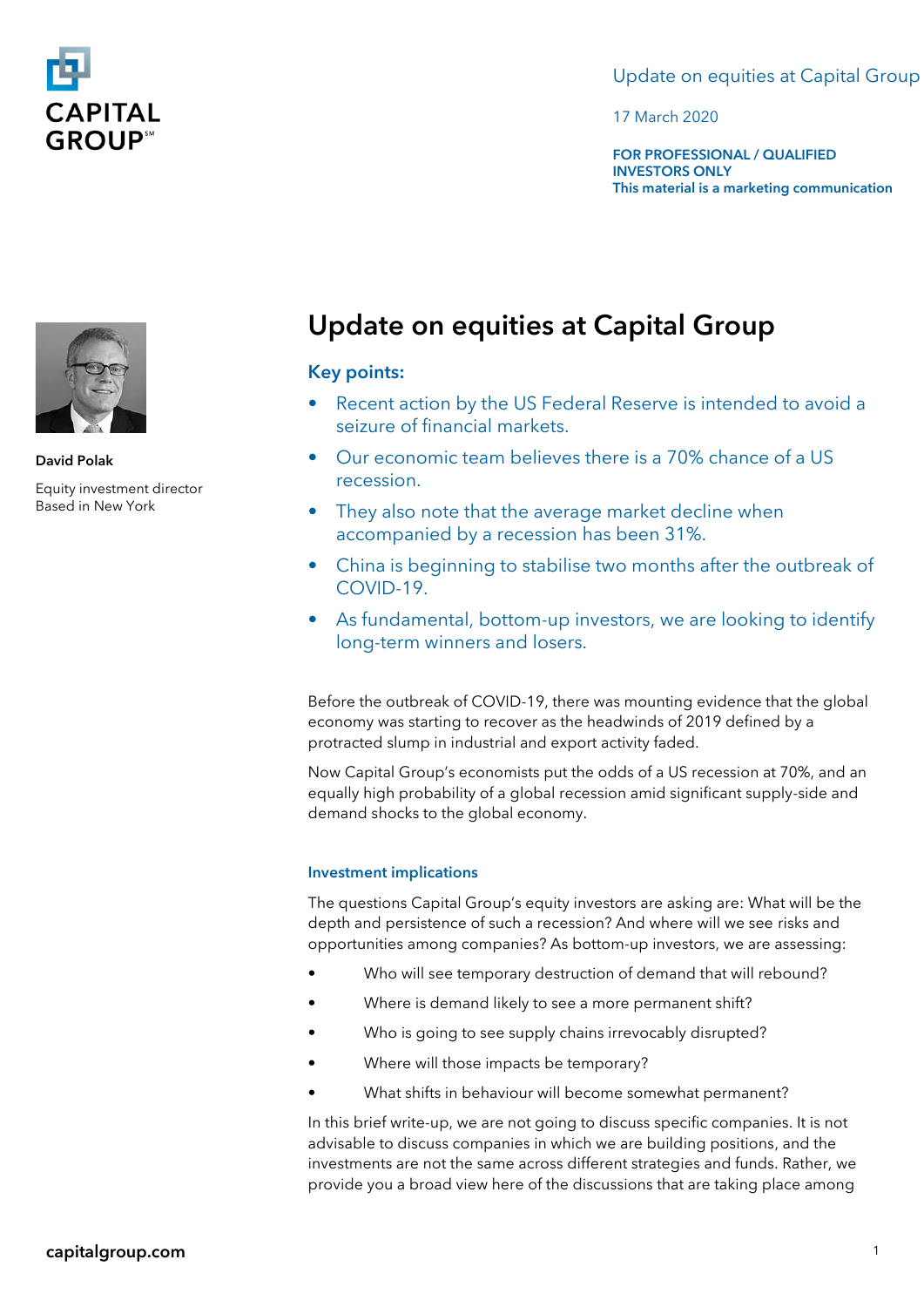the equity portfolio managers and analysts amid this period of extreme market volatility as it relates to relative value among sectors and industries.

We've seen trading volume in exchange-traded funds (ETFs) rise to around 40% of total volume, compared with a historical average of 20%. The demand of liquidity has led to this dramatic increase in volume, but it has also led to indiscriminate selling. There is still some price discovery going on, to the extent that airlines and cruise lines have declined a lot more than food companies. In this environment, there is interest among our investors in quality companies that benefit from people having less face-to-face interaction and companies that have been less affected by the coronavirus. These include the areas of gaming, media, data centres (and second-derivative beneficiaries of data centres growth), storage and residential housing apartments.

Broadly speaking, our portfolio managers and analysts believe that consumer behaviour patterns are unlikely to change much for travel and hospitality industries. When disposable income increases, we drive farther, fly farther, take longer vacations, spend more, etc. The events of 9/11 did not derail this megatrend, and it is unlikely that COVID-19's impact will over the long term.

As such, managers will look for appropriate entry points to add to or begin positions in companies in structurally advantaged industries with pricing power that stand to benefit from the secular trends and, at the same time, have longterm advantage due to tight supply-demand dynamics. Aerospace, airlines and cruise lines are areas of focus, although it may still be early. I think it's reasonable to ask if anyone would ever invest in cruise ships again. But as some analysts point out, we have seen big shocks in the past, and customers for cruise lines have tended to forget and move on after a year. This is a structurally attractive industry; there are a limited number of suppliers, which gives them sustainable pricing power, and there's a demographic tailwind with a significant portion of the older population getting older and wealthier. In aerospace, there are only two major companies that supply the world's airplanes.

Semi-conductors and software are other industries that command durable pricing power, given the consolidation in the industry over the past decade and durable long-term demand. E-commerce and social media companies are others that can tap into an acceleration of existing online trends.

Many portfolios have held significant investments in health care as new sciences and technologies enable the development of an entirely new array of treatments for a variety of diseases and ailments. Attitudes toward health care are likely to further evolve as a result of the recent virus outbreak. Our analysts have started the work on what this will mean for the various health care providers and biotech companies.

Meanwhile, the impact of lower oil prices, with new levels likely to remain in the \$30 range for some time, is not good for the energy sector by any stretch of the imagination. Yet, there are economies around the world that are net importers of oil and stand to benefit immensely from lower oil prices, India being the most prominent example. Energy is an area that has mixed views among Capital Group's PMs and analysts. Some are concerned about a shift to a less attractive supply-demand equation in the oil industry, while others are drawn to the extremely low valuations of these companies compared to their history.

Turning to financials, many of our investors are also cautious about investing in banks amid a paradigm shift with interest rates near zero or negative in the major economies. Low interest rates and liquidity challenges in the fixed income markets present significant challenges to banks, and we remain cautious in this area. At the same time, the major US banks are much better capitalised than in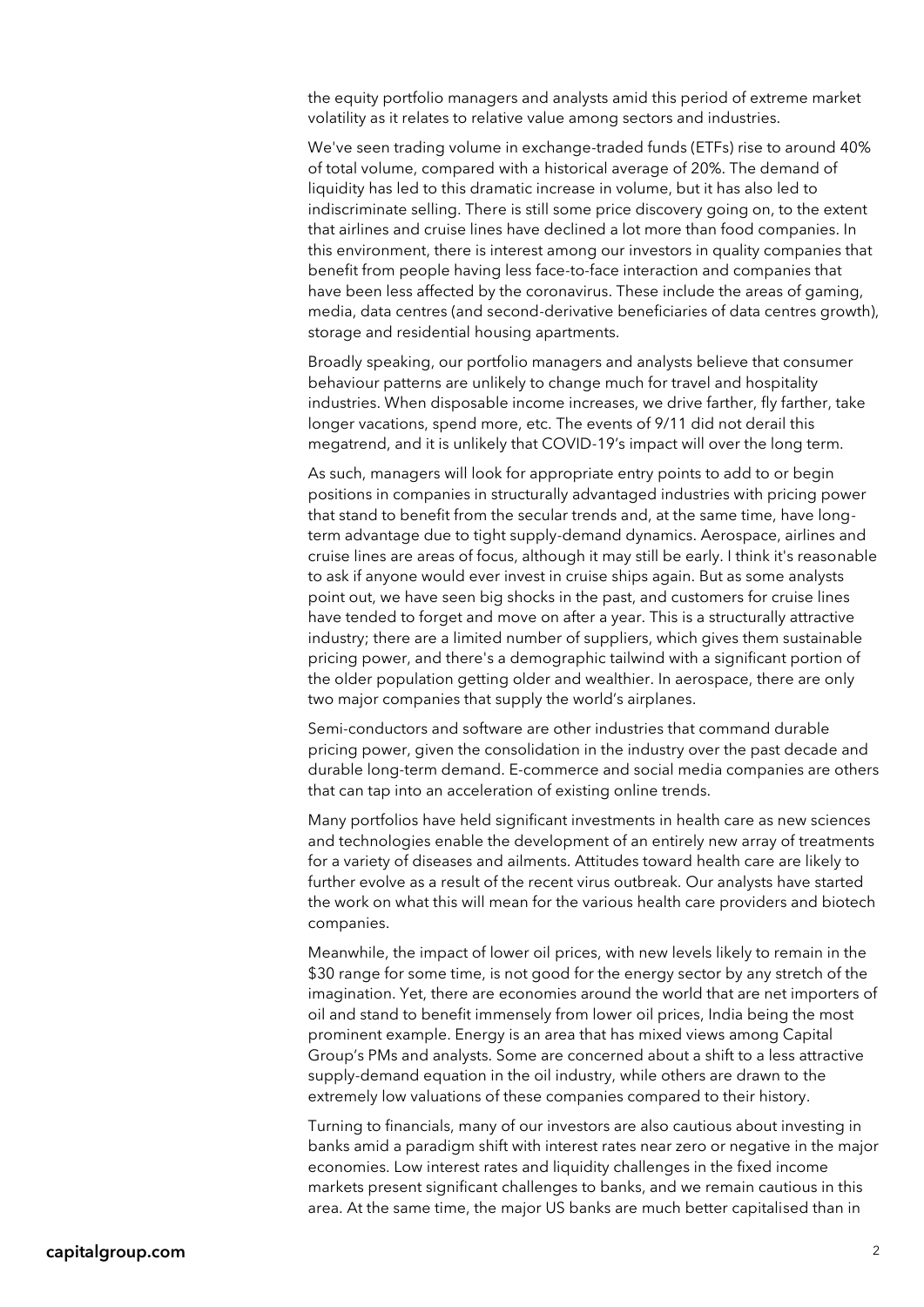the Great Financial Crisis. US banks have also committed less capital to marketmaking in bond markets, and we are seeing it in the valuation differentials between the US banks and the European banks.

Finally, perhaps we can glimpse green shoots in the place where this all started, although the pattern could still reverse given new stress we are seeing in the financial system. China has begun to stabilize, with President Xi visiting Wuhan, the number of new cases declining and the economy slowly restarting, roughly two months after COVID-19 became more widespread. Similar patterns are emerging elsewhere in Asia.

As long-term investors, our PMs and analysts will continue to monitor markets and invest in areas where they see the greatest discrepancy between prices and fundamentals.

All data as at 16 March, unless otherwise stated.

*David Polak is an equity investment director at Capital Group, leading the investment specialist team for equities and representing a number of Capital's global equity strategies. He has 36 years of investment industry experience and has been with Capital Group for 14 years. Prior to joining Capital, he was a managing director in the equity businesses of UBS and Deutsche Bank. He holds*  a bachelor's degree in economics from University College London graduating *with honors. David is based in New York.*

This information has been provided solely for informational purposes and is not an offer, or solicitation of an offer, or a recommendation to buy or sell any security or instrument listed herein.

Risk factors you should consider before investing:

- This material is not intended to provide investment advice or be considered a personal recommendation.
- The value of investments and income from them can go down as well as up and you may lose some or all of your initial investment.
- Past results are not a guide to future results.